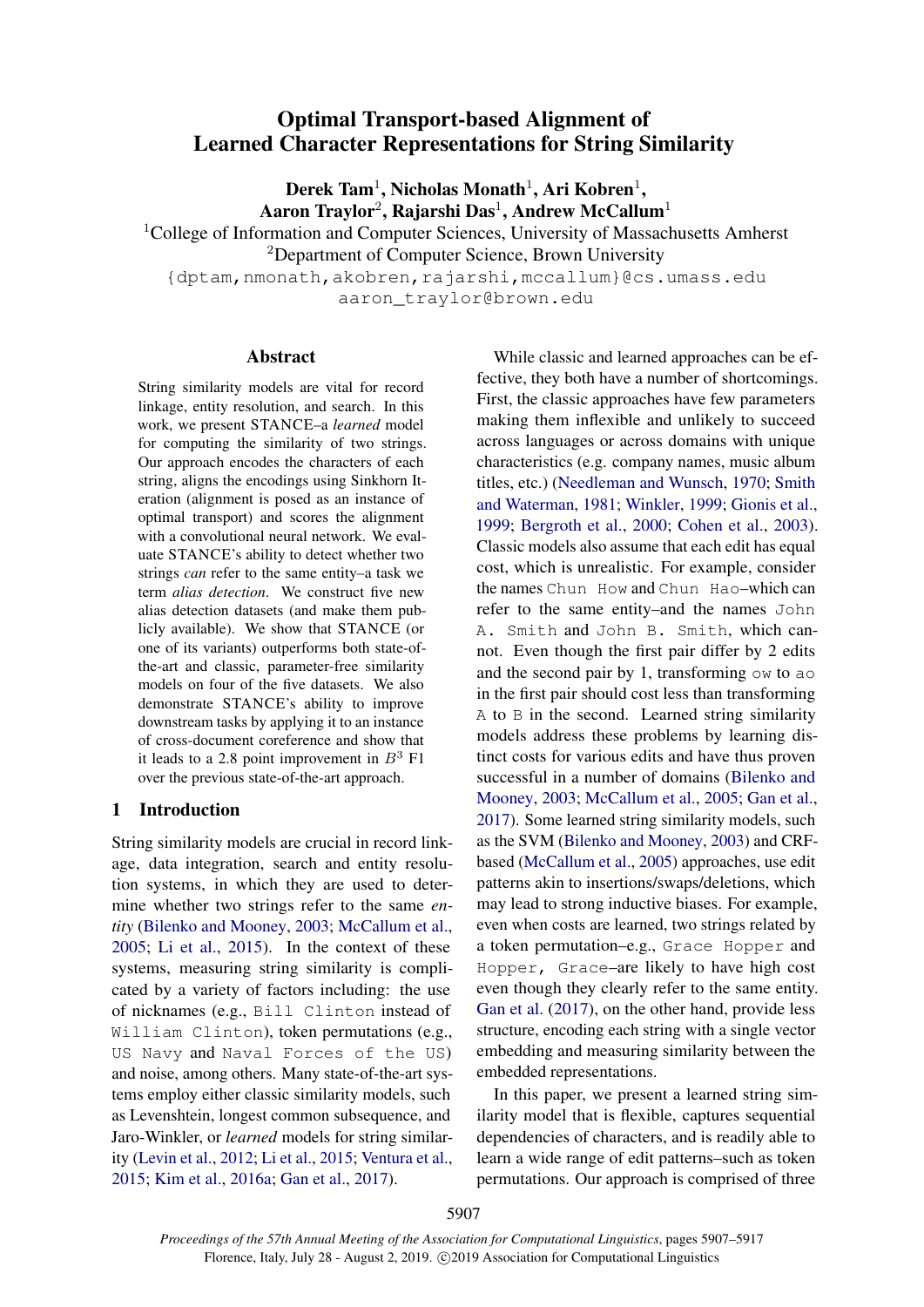components: the first encodes each character in both strings using a recurrent neural network; the second softly aligns the two encoded sequences by solving an instance of optimal transport; the third scores the alignment with a convolutional neural network. Each component is differentiable, allowing for end-to-end training. Our model is called STANCE–an acronym that stands for: Similarity of Transport-Aligned Neural Character Encodings.

We evaluate STANCE's ability to capture string similarity in a task we term *alias detection*. The input to alias detection is a query *mention* (i.e., a string) and a set of candidate mentions, and the goal is to score querycandidate pairs that *can* refer to the same *entity* higher than pairs that cannot. For example, an accurate model scores the query Philips with candidates Philips Corporation and Katherine Philips higher than with M. Phelps. Alias detection differs from both coreference and entity linking in that neither surrounding natural language context of the mention nor external knowledge are available. A similar task is studied in recent work [\(Gan et al.,](#page-9-3) [2017\)](#page-9-3).

In experiments, we compare STANCE to stateof-the-art and classic models of string similarity in alias detection on 5 newly constructed datasets– which we make publicly available. Our results demonstrate that STANCE outperforms all other approaches on 4 out of 5 datasets in terms of Hits@1 and 3 out of 5 datasets in terms of mean average precision. Of the two cases in which STANCE is outperformed by other methods in terms of mean average precision, one is by a variant of STANCE in an ablation study. We also demonstrate STANCE's capacity for supporting downstream tasks by using it in cross-document coreference for the Twitter at the Grammy's dataset [\(Dredze et al.,](#page-9-6) [2016\)](#page-9-6). Using STANCE improves upon the state-of-the-art by 2.8 points of  $B^3$ F1. Analyzing our trained model reveals STANCE effectively learns sequence-aware character similarities, filters noise with optimal transport, and uses the CNN scoring component to detect unconventional similarity-preserving edit patterns.

## 2 STANCE

Our goal is to learn a model,  $f(\cdot, \cdot)$ , that measures the similarity between two strings–called *mentions*. The model should produce a high score when its inputs are *aliases* of the same entity, where a mention is an alias of an entity if it can be used to refer to that entity. For example, the mentions Barack H. Obama and Barry Obama are both aliases of the entity wiki/Barack\_Obama. Note that the alias relationship is not transitive: both of the pairs Obama-Barack Obama and Obama-Michelle Obama are aliases of the same entity, but the pair Barack Obama-Michelle Obama are not.

In this section we describe our proposed model, STANCE, which is comprised of three stages: encoding both mentions and constructing a corresponding similarity matrix, softly aligning the encoded mentions, and scoring the alignment.

### <span id="page-1-0"></span>2.1 Mention Encoding Similarity Matrix

A flexible string similarity model is sequenceaware, i.e., the cost of each character transformation should depend on the surrounding characters (e.g., transforming Chun How to Chun Hao should have low cost). To capture these sequential dependencies, STANCE encodes each mention using a bidirectional long short-term memory network (LSTM) [\(Hochreiter and Schmidhuber,](#page-9-7) [1997;](#page-9-7) [Graves and Schmidhuber,](#page-9-8) [2005\)](#page-9-8). In particular, each character  $c_i$  in a mention  $m$  is represented by a d-dimensional vector,  $h_i$ , where  $h_i$  is the concatenation of the hidden states corresponding to  $c_i$ produced by running the LSTM in both directions. The encoded representations of the characters are stacked to form a matrix  $H^{(m)} \in \mathbb{R}^{L \times d}$  where L (a hyperparameter) is the maximum string length considered by STANCE.

Given a query  $m$  and candidate  $m'$ , STANCE computes a *similarity matrix* of their encodings via an inner product:  $S = H^{(m)} H^{(m')T}$ . Each cell in the resultant matrix represents a measure of the similarity between each pair of character encodings from  $m$  and  $m'$ . Note that for a mention  $q$  only the first |q| (i.e., length of the string q) rows of  $H^{(q)}$ contain non-zero values.

#### <span id="page-1-1"></span>2.2 Soft Alignment via Optimal Transport

The next component of our model computes a soft alignment between the characters of  $m$  and  $m'$ . Aligning the mentions is posed as a *transport problem*, where the goal is to convert one mention into another while minimizing cost. In particular, we solve the Kantorovich formulation of optimal transport (OT). In this formulation, two probability measures,  $p_1$  and  $p_2$  are given in addition to a cost matrix, C. This matrix defines the cost of moving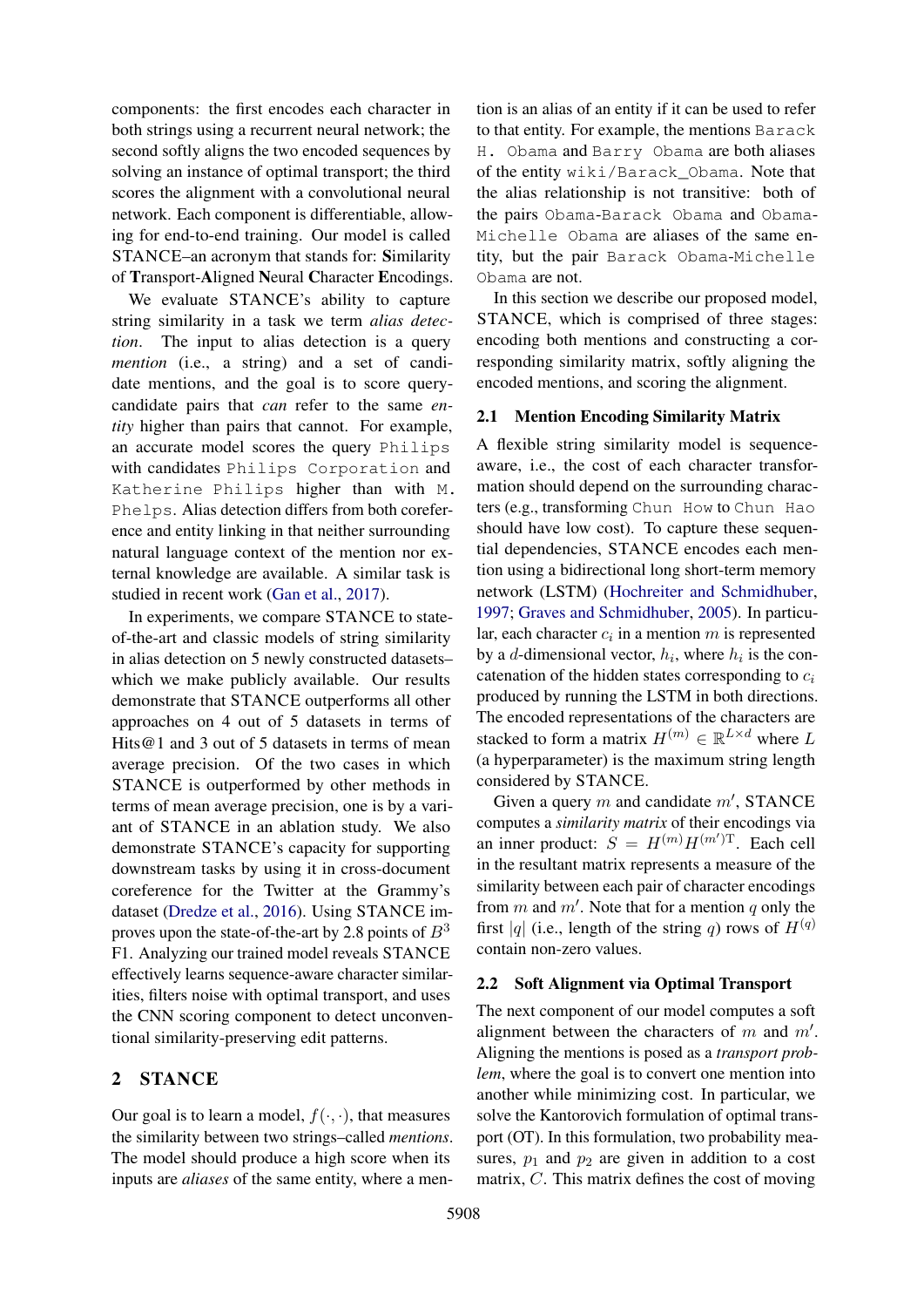<span id="page-2-1"></span>

Figure 1: **STANCE Model architecture:** Character Similarities ([§2.1\)](#page-1-0), soft alignment ([§2.2\)](#page-1-1), and scoring ([§2.3\)](#page-3-0)

<span id="page-2-0"></span>

Figure 2: Three Heatmaps: in all three heatmaps, brighter cells correspond to higher similarity. Figure [2a](#page-2-0) visualizes the character similarity matrix for two mentions: Three Doors Down and 3 Doors Down. Figure [2b](#page-2-0) visualizes the transport matrix and Figure [2c](#page-2-0) visualizes the element-wise product of the similarity and transport matrices. Many of the characters are highly similar. Multiplying by the transport matrix amplifies the alignment of the mentions while reducing noise, resulting in a clean alignment for the CNN scoring component.

(or converting) each element in the support of  $p_1$  to each element in the support of  $p_2$ . The solution to OT is a matrix,  $\hat{P}$ , called the *transport plan*, which defines how to completely convert  $p_1$  into  $p_2$ . A viable transport plan is required to be non-negative and is also required to have marginals of  $p_1$  and  $p_2$  (i.e., if  $\ddot{P}$  is summed along the rows then  $p_1$  is recovered and if it is summed along the columns  $p_2$  is recovered). The goal is to find the plan with minimal cost,

$$
P^* = \underset{P \in \mathcal{P}}{\operatorname{argmin}} \sum_{i=0}^{|p_1|} \sum_{j=0}^{|p_2|} C_{ij} P_{ij}
$$

$$
\mathcal{P} = \{ P \in \mathbb{R}_+^{L \times L} \mid P \mathbf{1}_L = p_1, \ P^T \mathbf{1}_L = p_2 \}
$$

where  $|\cdot|$  is the number of elements in the support of the corresponding distribution and  $P$  is the set of valid transportation plans. In this sense, a transportation plan can be thought of as a soft alignment of the supports of  $p_1$  and  $p_2$  (i.e., an element in  $p_1$  can be aligned fractionally to multiple elements in  $p_2$ ). A transportation plan can be computed efficiently via Sinkhorn Iteration exploiting parallelism using GPUs (empirically it has been shown to be quadratic in  $L$ ) [\(Cuturi,](#page-9-9) [2013\)](#page-9-9). The transport plan is defined as  $P = diag(u)Kdiag(v)$  where  $K := e^{-\lambda C}$ , **u** and **v** are found using the iterative algorithm,  $\lambda$  is the entropic regularizer, and  $diag(\cdot)$  gives a matrix with its input argument as the diagonal [\(Cuturi,](#page-9-9) [2013\)](#page-9-9). We specifically use

the regularized objective that has been shown to be effective for training [\(Cuturi,](#page-9-9) [2013;](#page-9-9) [Genevay et al.,](#page-9-10) [2018\)](#page-9-10).

Optimal transport has been effectively used in several natural language-based applications such as computing the similarity between two documents as the transport cost [\(Kusner et al.,](#page-9-11) [2015;](#page-9-11) [Huang et al.,](#page-9-12) [2016\)](#page-9-12), in measuring distances between point cloud-based representations of words [\(Frogner et al.,](#page-9-13) [2019\)](#page-9-13), and learning correspondences between word embedding spaces across domains/languages [\(Alvarez-Melis and Jaakkola,](#page-8-2) [2018;](#page-8-2) [Alvarez-Melis et al.,](#page-8-3) [2019\)](#page-8-3).

In our case,  $p_1$  represents the mention m and  $p_2$  represents m'. The distribution  $p_1$  is defined as a point cloud consisting of the character embeddings computed by the LSTM applied to  $m$ , i.e.,  $H^{(m)}$ . Formally, it is a set of evenly weighted Dirac Delta functions in  $\mathbb{R}^d$  where d is the embedding dimensionality of the character representations. The distribution  $p_2$  is defined similarly for m'. The cost of transporting a character,  $c_i$  of m to a character  $c_j$  of m' has cost,  $C_{i,j} = S_{\text{max}} - S_{i,j}$  where  $S_{\text{max}} = \max_{i',j'} S_{i',j'}$  and  $S_{i,j}$  is the inner product of  $h_i$  and  $h_j$ . The resulting transport plan is multiplied by the similarity matrix (Section [2.1\)](#page-1-0) and subsequently fed as input to the next component of our model (Section [2.3\)](#page-3-0). Despite being a soft alignment, this step helps mitigate spurious errors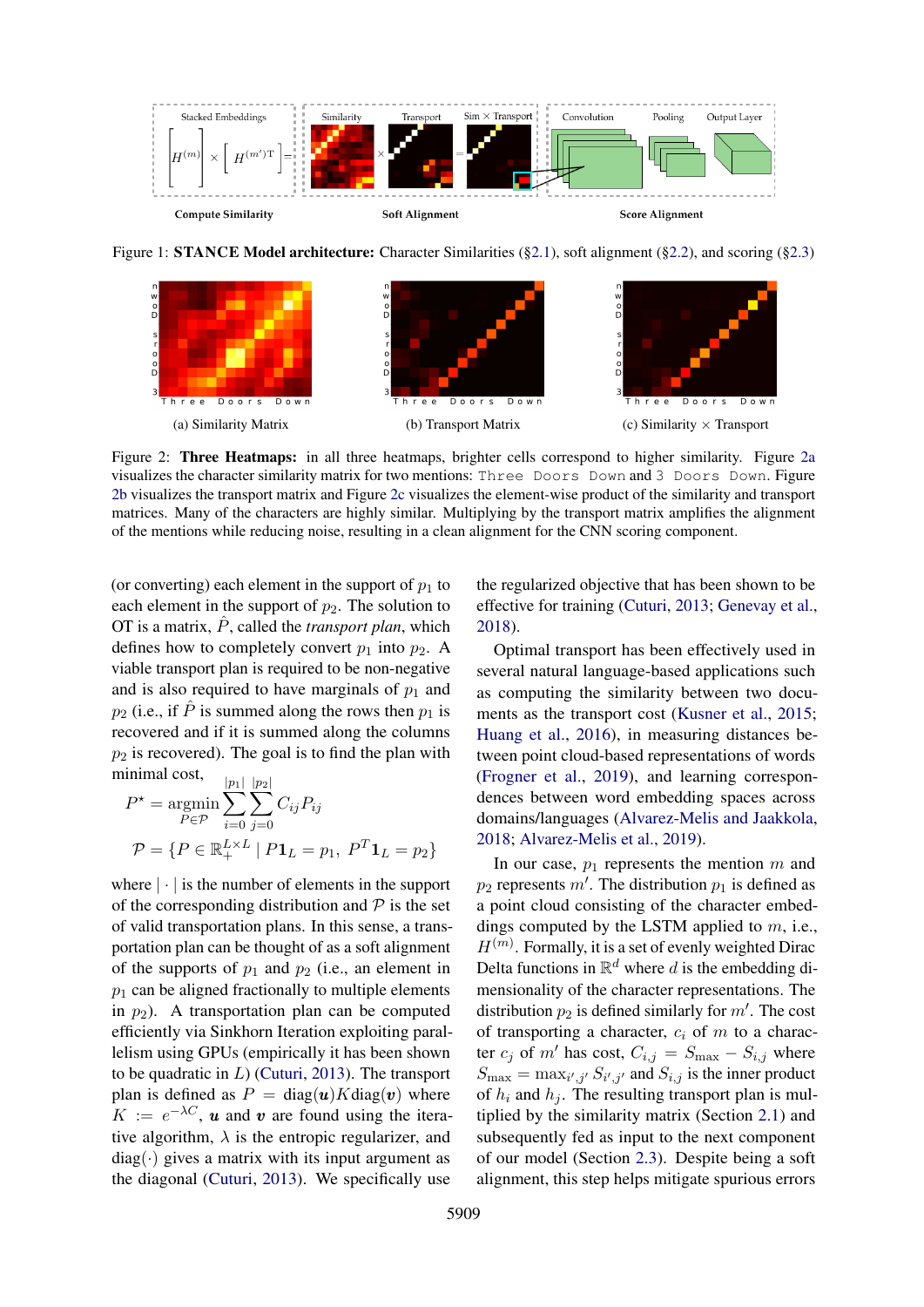by reducing the similarity of characters pairs that are not aligned.

## <span id="page-3-0"></span>2.3 Alignment Score

The transport plan,  $\hat{P} \in \mathbb{R}^{L \times L}_+$  describes how the characters in  $m$  are softly aligned to the characters in  $m'$ . We compute the element-wise product of the similarity matrix,  $S$ , and the transport plan:  $S' = S \circ \hat{P}$ . Cells containing high values in  $S'$ correspond to similar character pairs from m and  $m'$  that are also well-aligned.

Note the distinction between this alignment and the way in which the transport cost can be used as distance measure. The alignment is used as a reweighting of the similarity matrix. In this way, the transport plan is closely related to attention-based models [\(Bahdanau et al.,](#page-8-4) [2015;](#page-8-4) [Parikh et al.,](#page-10-5) [2016;](#page-10-5) [Vaswani et al.,](#page-10-6) [2017;](#page-10-6) [Kim et al.,](#page-9-14) [2017\)](#page-9-14).

Finally, we employ a two dimensional convolutional neural network (CNN) to score  $S'$  [\(Le-](#page-9-15)[Cun et al.,](#page-9-15) [1998\)](#page-9-15). With access to the full matrix  $S'$ , the CNN is able to detect multiple, aligned, character subsequences from m and  $m'$  that are highly similar. By combining evidence from multiple–potentially non-continguous– aligned character subsequences, the CNN detects long-range similarity-preserving edit patterns. This is crucial, for example, in computing a high score for the pair Obama, Barack and Barack Obama.

The architecture of the alignment-scoring CNN is a three layer network with filters of fixed size. A linear model is used to score the final output of the CNN. See Figure [1](#page-2-1) for a visual representation of the STANCE architecture.

**Training** We train on mention triples,  $(q, p, n)$ , where there exists an entity for which  $q$  and  $p$  are both aliases (i.e.,  $(q, p)$  is a positive example), and there does not exist an entity for which both  $q$  and n are aliases (i.e., a negative example). We use the Bayesian Personalized Ranking objective [\(Rendle](#page-10-7) [et al.,](#page-10-7) [2009\)](#page-10-7):  $\sigma(f(q, p) - f(q, n))$ .

# <span id="page-3-5"></span>3 Alias Detection

String similarity is a crucial piece of data integration, search and entity resolution systems, yet there are few large-scale datasets for training and evaluating domain-specific string similarity models. Unlike in coreference resolution, a high quality model should return high scores for mention pairs

<span id="page-3-4"></span>

Figure 3: True positive and negative aliases. A depiction of the source KB with mentions as ovals, entities as squares, and the query in a red oval. Links indicate that an entity is referred to by that mention.

in which both strings are aliases of (i.e., *can* refer to) the same entity. For example, the mention Clinton should exhibit high score with both B. Clinton and H. Clinton.

We construct five datasets for training and evaluating string similarity models derived from four large-scale public knowledge bases, which encompass a diverse range of entity types. The five datasets are summarized below:

- 1. Wikipedia (W) We consider pages in Wikipedia to be entities. For each entity, we extract spans of text hyperlinked to that en-tity's page and use these as aliases.<sup>[1](#page-3-1)</sup>
- 2. Wikipedia-People (WP) The Wikipedia dataset restricted to entities with type person in Freebase [\(Bollacker et al.,](#page-8-5) [2008\)](#page-8-5).
- 3. **Patent Assignee**  $(A)$  Aliases of assignees (mostly organizations, some persons) found by combining entity information<sup>[2](#page-3-2)</sup> with nondisambiguated assignees in patents $3$ .
- 4. Music Artist (M) MusicBrainz [\(Swartz,](#page-10-8) [2002\)](#page-10-8) contains alternative names for music artists.

<span id="page-3-1"></span><sup>1</sup>We used a xml dump of Wikipedia from  $2016-03-05$ . We restrict the entities and hyperlinked spans to come from non-talk, non-list Wikipedia pages.

<span id="page-3-3"></span><span id="page-3-2"></span><sup>2</sup>[sites.google.com/site/](sites.google.com/site/patentdataproject/Home/downloads) [patentdataproject/Home/downloads](sites.google.com/site/patentdataproject/Home/downloads) <sup>3</sup><www.patentsview.org/>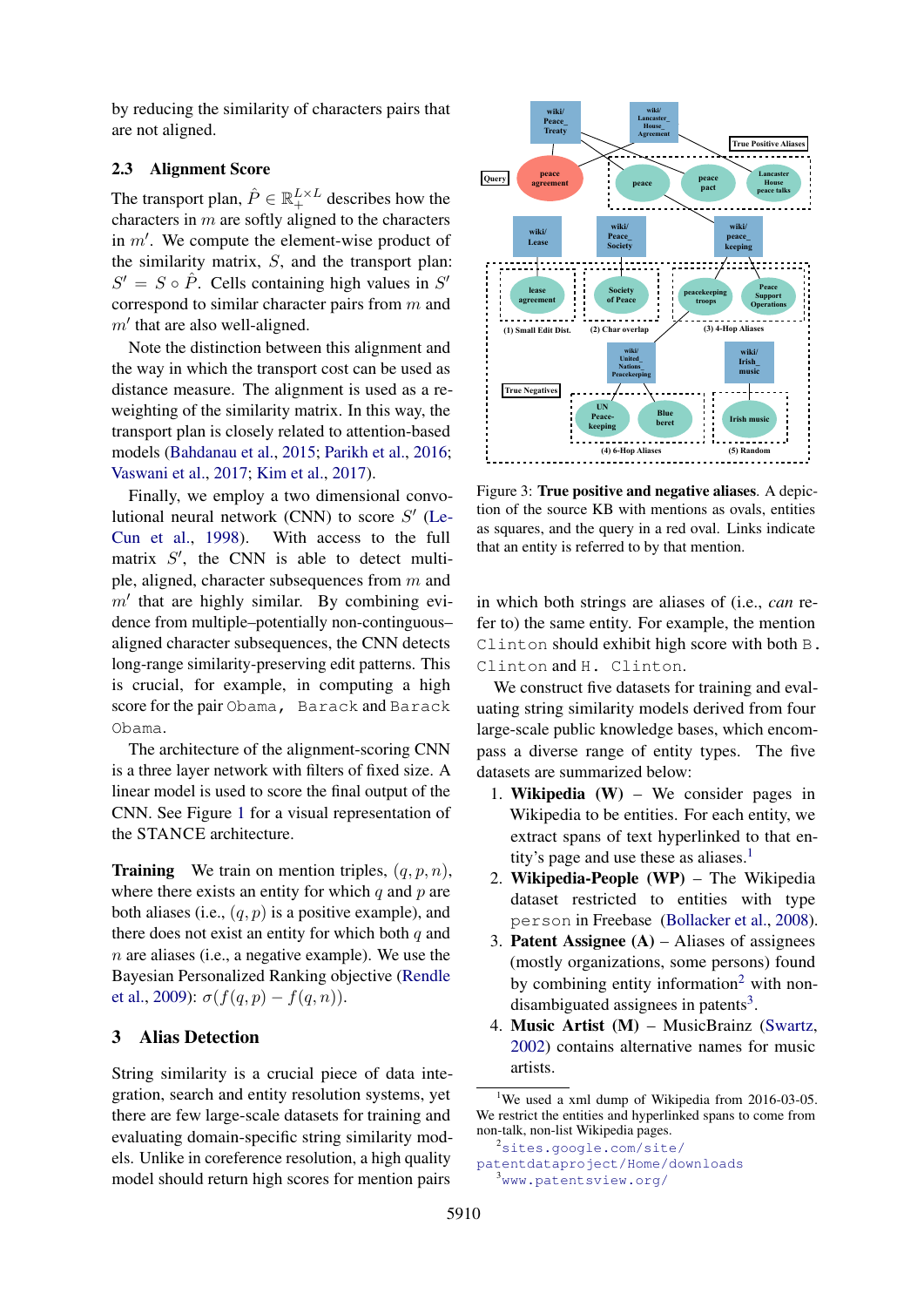5. Diseases (D) – The Comparative Toxicogenomics Database [\(Davis et al.,](#page-9-16) [2014\)](#page-9-16) stores alternative names for disease entities.

For each dataset, entities are divided into training, development, and testing sets, such that each entity appears in *only one set*. This partitioning scheme is meant to ensure that performant models capture a general notion of similarity, rather than learning to recognize the aliases of particular entities. Dataset statistics can be found in Table [1.](#page-5-0)

Most mention-pairs selected uniformly at random are not aliases of the same entity. A model trained on such pairs may learn to always predict "Non-alias." To avoid learning such degenerate models and to avoid test sets for which degenerate models are performant, we carefully construct the training, development and test sets by including a mix of positive and negative examples and by generating negative examples designed to be difficult and practical. We use a mixture of the following five heuristics to generate negative examples:

- 1. Small Edit Distance mentions with Levenshtein distance of 1 or 2 from the query;
- 2. Character Overlap mentions that share a 4-gram word prefix or suffix with the query;
- 3. 4-Hop Aliases first, construct a bipartite graph of mentions and entities where an edge between a mention and an entity denotes that the mention is an alias of the entity. Then, sample a mention that is not an alias of an entity for which the query is also an alias, and whose shortest path to the query requires 4 hops in the graph. Note that all mentions 2 hops from the query are aliases of an entity for which the query is also an alias.
- 4. 6-Hop Aliases sample a mention whose shortest path to the query in the bipartite mention-entity graph is 6 hops.
- 5. Random randomly sample mentions that are not aliases of the entity for which the query is also an alias. We do this by first sampling an entity and then sampling an alias of that entity uniformly at random.

In all cases, we sample such that entities that appear more frequently in the corpus and entities that have a larger number of aliases are more likely to be sampled (intuitively, these entities are more relevant and more challenging). For the Wikipediabased datasets, we sample entities proportionally to the number of hyperlink spans linking to the entity. For the Assignee dataset, we estimate entity fre-

quency by the number of patents held by the entity. For the Music Artist dataset, entity frequency is estimated by the number of entity occurrences in the Last-FM-1k dataset [\(Last.fm;](#page-9-17) [Celma,](#page-9-18) [2010\)](#page-9-18). For the disease dataset, we do not have frequency information and so sampling is performed uniformly at random. For each dataset, 300 queries are selected for use in the development set and 4000 queries for use in the test set. Each query is paired with up to 1000 negative examples of each type mentioned above. For training, we also construct datasets using the approaches above for creating negative examples.

Figure [3](#page-3-4) illustrates how negative (and positive) examples are generated for the query peace agreement (which is used to refer to the entities wiki/Peace\_Treaty and wiki/Lancaster\_House\_Agreement). 4- Hop (negative) aliases include Peace Support Operations and peacekeeping troops and 6-Hop (negative) examples include UN Peacekeeping and Blue beret. Note that for each type of negative example, any mention that is a true positive alias of the query is excluded from being a negative example, even if it satisfies one of the above heuristics.

## 4 Experiments

We evaluate STANCE directly via alias detection and also indirectly via cross document coreference. We also conduct an ablation study in order to understand the contribution of each of STANCE's three components to its overall performance.

## 4.1 Alias Detection

In the first experiment, we compare STANCE with both classic and learned similarity models in alias detection. Specifically, we compare STANCE to following approaches:

- Deep Conflation Model (DCM) state of the art model that encodes each string using a 1-dimensional CNN applied to character ngrams and computes cosine similarity [\(Gan](#page-9-3) [et al.,](#page-9-3) [2017\)](#page-9-3). We use the available code  $4$ .
- Learned Dynamic Time Warping (LDTW) – encode mentions using a bidirectional LSTM and compute similarity via dynamic time warping (DTW). We note equivalence between LDTW and weighted finite state trans-

<span id="page-4-0"></span><sup>4</sup>[github.com/zhegan27/Deep\\_Conflation\\_](github.com/zhegan27/Deep_Conflation_Model) [Model](github.com/zhegan27/Deep_Conflation_Model)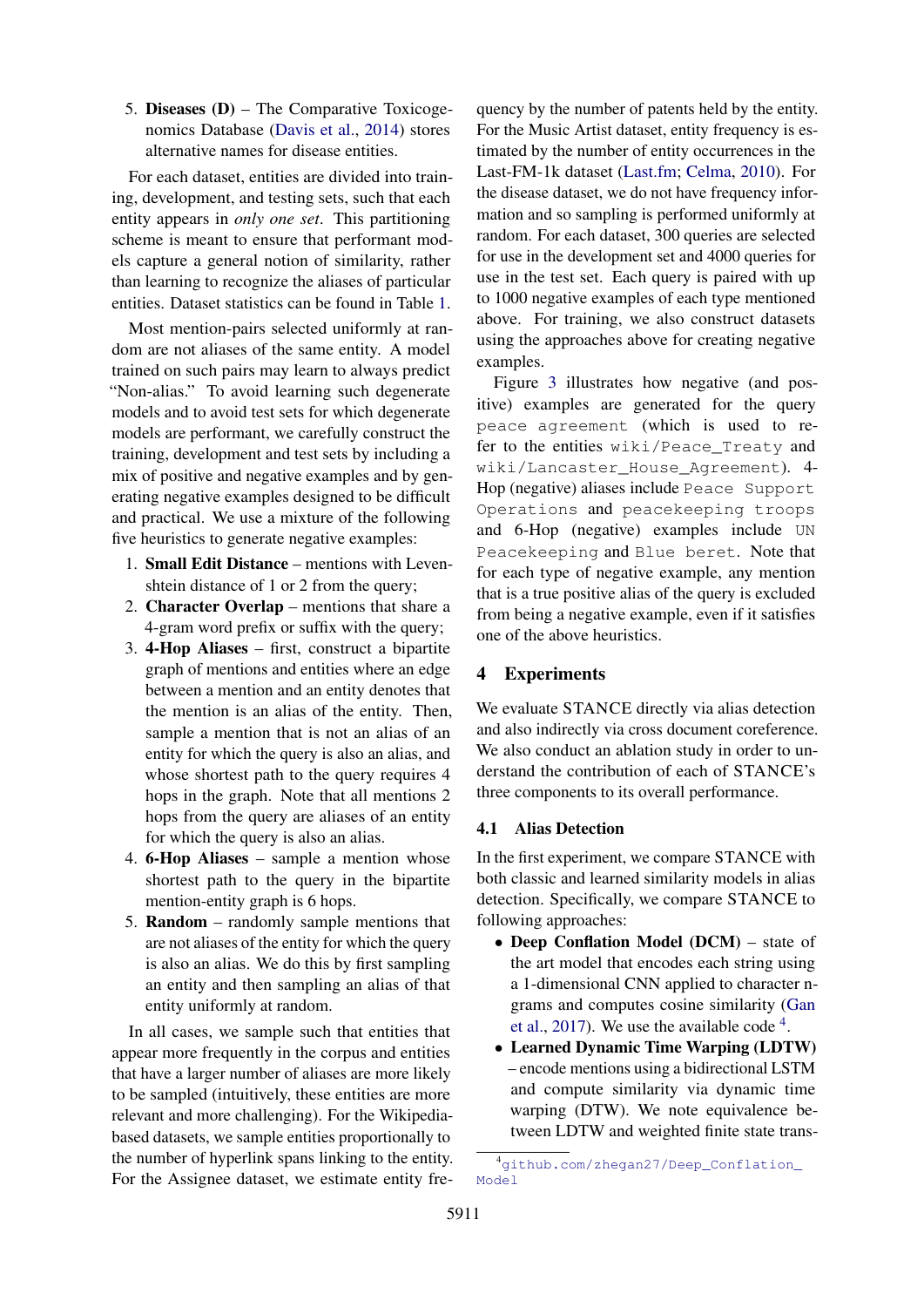<span id="page-5-0"></span>

| Data      | Unique Strings       | <b>Entity Count</b>  | Avg. Num. of Mentions/Ent | Avg. TP/Ent (Dev) | Avg. TP/Ent (Test) |
|-----------|----------------------|----------------------|---------------------------|-------------------|--------------------|
| W         | $9.32 \times 10^6$   | $4.64 \times 10^{6}$ | $2.54 + 4.65$             | $125.01 + 356.45$ | $80.31 + 317.42$   |
| <b>WP</b> | $1.88 \times 10^{6}$ | $1.16 \times 10^{6}$ | $1.83 + 2.06$             | $9.82 + 23.71$    | $10.53 \pm 43.35$  |
| A         | $3.30 \times 10^{5}$ | $2.27 \times 10^{5}$ | $1.501 + 2.64$            | $30.76 \pm 63.46$ | $11.42 \pm 25.02$  |
| M         | $1.83 \times 10^{6}$ | $1.16 \times 10^{6}$ | $1.694 + 3.23$            | $5.08 \pm 13.63$  | $9.20 \pm 136.28$  |
| D         | $7.69 \times 10^{4}$ | $1.19 \times 10^{4}$ | $6.67 + 9.10$             | $7.21 + 10.60$    | $7.46 \pm 10.72$   |

Table 1: Qualities of the 5 created datasets. True positive are correct entity aliases included in the dev or test set.

<span id="page-5-4"></span>

|      | Ours          |      | Alias Detection |      |      |      |      |      |      |  | Ablation |       |      |
|------|---------------|------|-----------------|------|------|------|------|------|------|--|----------|-------|------|
| Data | <b>STANCE</b> | Lev  | JW              | LCS  | Sdx  | CRF  | .STM | DCM. | LDTW |  | -CNN     | -LSTM | -OT  |
| W    | .416          | .238 | 297             | .332 | .294 | .299 | .230 | .288 | .362 |  | .208     | .287  | .340 |
| WP   | .594          | .246 | 283             | .397 | .308 | .515 | .328 | .352 | .413 |  | .234     | .411  | .538 |
| A    | .906          | .720 | .850            | .622 | .733 | .780 | .790 | .782 | .903 |  | .797     | .838  | .910 |
| M    | .597          | .296 | .328            | .293 | .354 | .319 | .399 | .509 | .396 |  | .250     | .403  | .475 |
| D    | .417          | 206  | 244             | 191  | .259 | 162  | .247 | .437 | .347 |  | .230     | .252  | .360 |

Table 2: Mean Average Precision (MAP).

ducers where the transducer topology is the edit distance (insert, delete, swap) program. Parameters are learned such that DTW distance is meaningful [\(Cuturi and Blondel,](#page-9-19) [2017\)](#page-9-19).

- LSTM represent each mention using the final hidden state of a bidirectional LSTM. Similarity is the dot product of mention representations (i.e.  $S_{|m||m'|}$ ).
- Classic Approaches Levenshtein Distance (Lev), Jaro-Winkler distance (JW), Longest Common Subsequence (LCS).
- Phonetic Relaxation (Sdx) transform mentions using the Soundex phonetic mapping and then compute Levenshtein.
- CRF implementation  $<sup>5</sup>$  $<sup>5</sup>$  $<sup>5</sup>$  of the model defined</sup> in [\(McCallum et al.,](#page-10-0) [2005\)](#page-10-0).

Given a query mention,  $q$ , and a set of candidate mentions, we use each model to rank candidates by similarity to  $q$ . We compute the mean average precision (MAP) and hits at  $k = \{1, 10, 50\}$  of the ranking with respect to a set of ground truth labeled aliases. We report MAP and hits at  $k$  averaged over all test queries. The set of candidates for query q include all corresponding positive and negative examples from the test set (Section [3\)](#page-3-5).

For models with hyperparameters, we tune the hyperparameters on the dev set using a grid search over: embedding dimension, learning rate, hidden state dimension, and number of filters (for the CNN). All models were implemented in Py-Torch, utilizing SinkhornAutoDiff<sup>[6](#page-5-2)</sup>, and optimized with Adam [\(Kingma and Lei Ba,](#page-9-20) [2015\)](#page-9-20). Our implementation is publicly available  $<sup>7</sup>$  $<sup>7</sup>$  $<sup>7</sup>$ .</sup>

#### 4.2 Ablation Study

Our second experiment is designed to reveal the purpose of each of STANCE's components. To do so, we compare variants of STANCE with components removed and/or modified. Specifically, we compare the following variants:

- WITHOUT-OT (-OT) STANCE with LSTM encodings and CNN scoring but without optimal transport-based alignment.
- CNN-TO-LINEAR (-CNN) STANCE with the CNN scoring model replaced by a linear scoring model. Again, the optimal transport-based alignment is removed.
- LSTM-TO-BINARY (-LSTM) A binary similarity matrix  $(S_{ij} = \mathbb{I}[m_i = m'_j])$  and CNN scoring model, designed to assess the importance of the initial mention encodings. Once more, the optimal transport-based alignment is removed.

We evaluate each model variant using MAP and hits at  $k$  on the 5 datasets as in the first experiment. Results can be found in Table [2](#page-5-4) and Table [3,](#page-6-0) respectively. We note that these ablations are equivalent to the models proposed by [Traylor et al.](#page-10-9) [\(2017\)](#page-10-9).

### 4.3 Results and Analysis

Table [2](#page-5-4) and Table [3](#page-6-0) contain the MAP and hits at  $k$ (respectively) for each method and dataset (for alias detection and ablation experiments). The results reveal that with the exception of the disease dataset, STANCE (or one of its variants) performs best in terms of both metrics. The results suggest that the

<span id="page-5-1"></span><sup>5</sup><github.com/dirko/pyhacrf>

<span id="page-5-2"></span><sup>6</sup><github.com/gpeyre/SinkhornAutoDiff>

<span id="page-5-3"></span><sup>&</sup>lt;sup>7</sup><github.com/iesl/stance>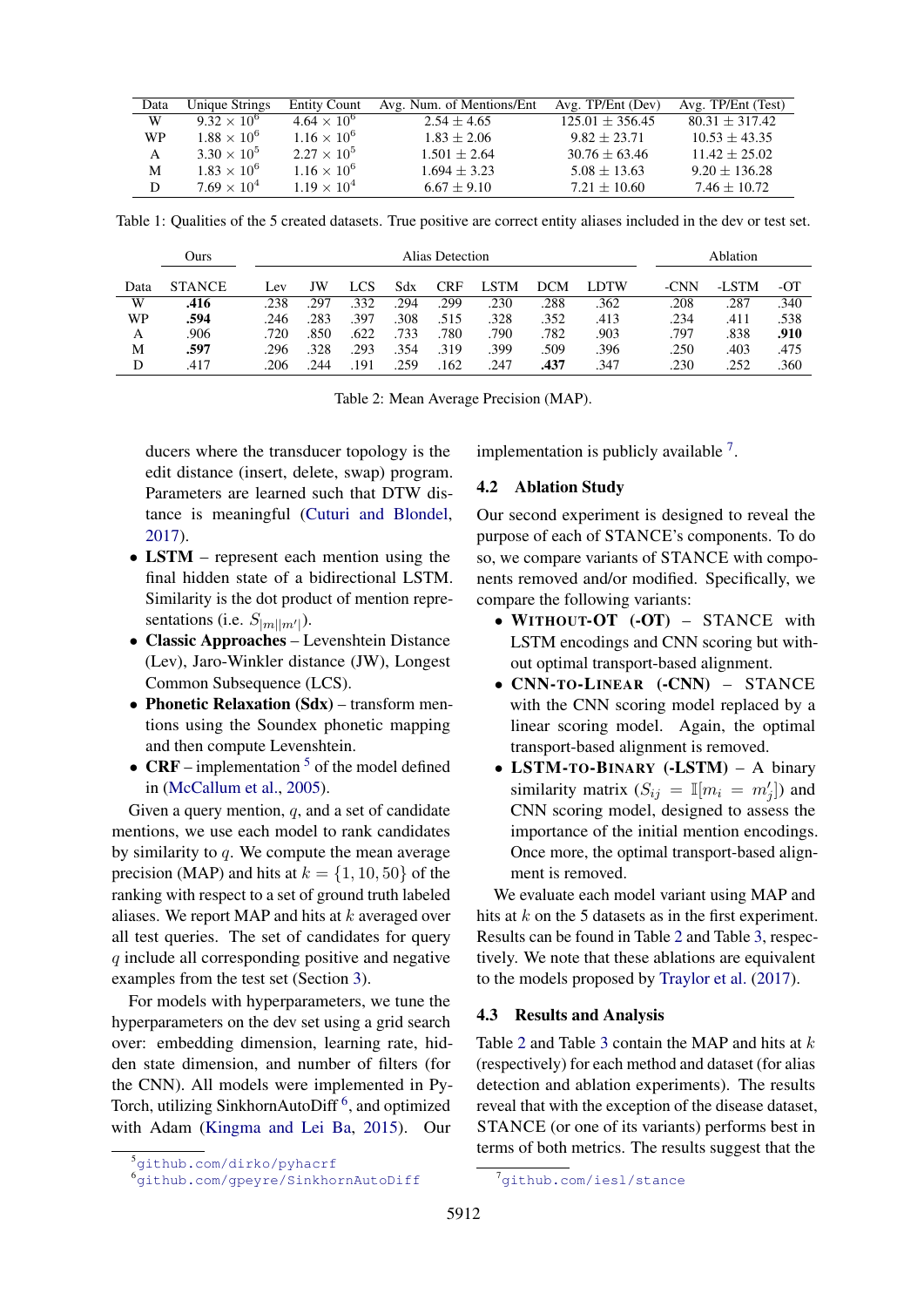<span id="page-6-0"></span>

|      |              | Ours          | Alias Detection |      |            |      |            |             | Ablation   |             |      |       |      |
|------|--------------|---------------|-----------------|------|------------|------|------------|-------------|------------|-------------|------|-------|------|
| Data | K            | <b>STANCE</b> | Lev             | JW   | <b>LCS</b> | Sdx  | <b>CRF</b> | <b>LSTM</b> | <b>DCM</b> | <b>LDTW</b> | -CNN | -LSTM | -OT  |
| W    |              | .698          | .553            | .630 | .569       | .545 | .599       | .436        | .610       | .570        | .358 | .509  | .586 |
|      | 10           | .599          | .380            | .471 | .450       | .381 | .464       | .383        | .440       | .525        | .355 | .444  | .515 |
|      | 50           | .604          | .373            | .488 | .441       | .366 | .474       | .448        | .431       | .556        | .446 | .507  | .556 |
|      |              | .744          | .434            | .506 | .570       | .422 | .648       | .421        | .528       | .456        | .300 | .550  | .680 |
| WP   | 10           | .708          | .397            | .397 | .475       | .323 | .646       | .469        | .459       | .573        | .357 | .544  | .665 |
|      | 50           | .766          | .417            | .488 | .517       | .370 | .716       | .745        | .546       | .729        | .547 | .672  | .745 |
|      | $\mathbf{I}$ | .942          | .850            | .920 | .726       | .808 | .867       | .863        | .881       | .926        | .821 | .870  | .932 |
| A    | 10           | .932          | .805            | .896 | .738       | .746 | .840       | .870        | .841       | .947        | .879 | .904  | .950 |
|      | 50           | .966          | .847            | .930 | .817       | .789 | .896       | .927        | .883       | .970        | .940 | .946  | .970 |
| М    | л.           | .698          | .442            | .475 | .417       | .382 | .465       | .460        | .614       | .406        | .251 | .483  | .562 |
|      | 10           | .690          | .369            | .386 | .398       | .328 | .371       | .538        | .623       | .532        | .388 | .525  | .581 |
|      | 50           | .806          | .448            | .506 | .502       | .430 | .452       | .707        | .746       | .716        | .595 | .682  | .743 |
| D    |              | .589          | .514            | .517 | .458       | .451 | .410       | .449        | .630       | .508        | .314 | .381  | .505 |
|      | 10           | .521          | .266            | .300 | .285       | .260 | .232       | .329        | .499       | .455        | .334 | .349  | .475 |
|      | 50           | .638          | .305            | .395 | .371       | .324 | .316       | .470        | .571       | .600        | .497 | .511  | .604 |

Table 3: Hits at K.

optimal transport and CNN-based alignment scoring components of STANCE lead to a more robust model of similarity than inner-product based models, like LSTM and DCM. We hypothesize that using n-grams as opposed to individual characters embeddings is advantageous on the disease dataset, leading to DCM's top performance. Surprisingly, -OT is best on the assignee dataset. We hypothesize that this is due to many corporate acronyms.

To better understand STANCE's performance and improvement over the baseline methods we provide analysis of particular examples highlighting two advantages of the model: it leverages optimal transport for noise reduction, and it uses its CNN-based scoring function to learn non-standard similarity-preserving string edit patterns that would be difficult to learn with classic edit operations (i.e., insert, delete and substitute).

Noise Reduction. Since the model leverages distributed representations for characters, it often discovers many similarities between the characters in two mentions. For example, Figure [4a](#page-6-1) shows two strings that are not aliases of the same entity. Despite this, there are many regions of high similarity due to multiple instances of the character bigrams aa, an and en in both mentions. In experiments, we find that this leads the -OT model astray. However, STANCE's optimal transport component constructs a transport plan that contains little alignment between the characters in the mentions as seen in Figure [4b,](#page-6-1) which displays the product of the similarity matrix and the transportation plan. Ultimately, this leads STANCE to correctly predict that the two strings are not similar.

<span id="page-6-1"></span>

Figure 4: Noise Filtering: OT effectively reduces noise in the similarity matrix even when many character n-grams are common to both mentions (Teen Bahuraaniyaan / Saath Saath Banayenge Ek Aashi).

Token Permutation. A natural and frequently occurring similarity-preserving edit pattern that occurs in our datasets is token permutation, i.e., the tokens of two aliases of the same entity are ordered differently in each mention. For example, consider the similarity matrix in Figure [5b.](#page-7-0) The CNN easily learns that two strings may be aliases of the same entity even if one is a token permutation of the other. This is because it identifies multiple contiguous "diagonal lines" in the similarity matrix. Classic and learned string similarity measures do not learn this relationship easily.

## 4.4 Cross Document Coreference

We evaluate the impact of using STANCE for in cross-document coreference in the Twitter at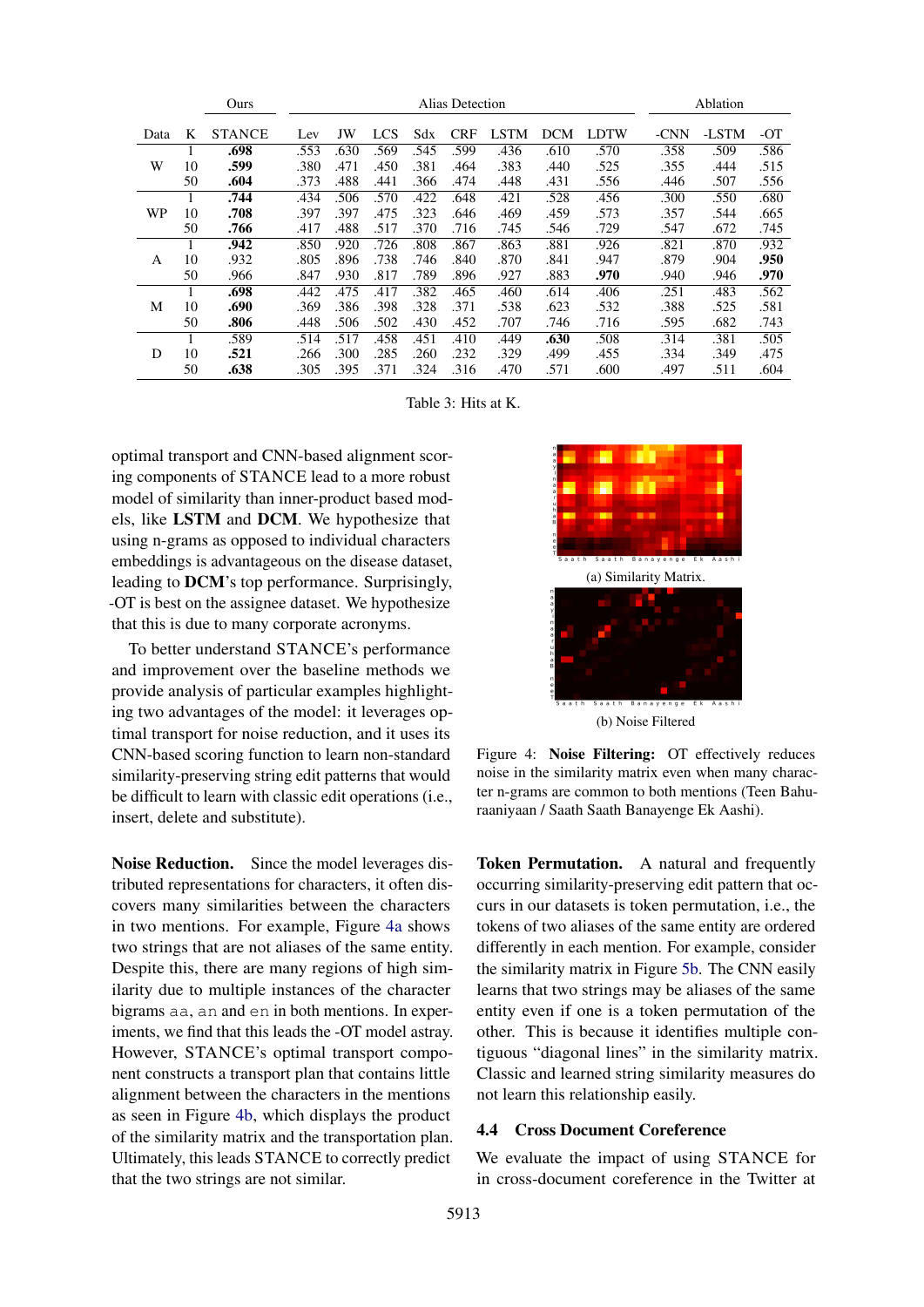<span id="page-7-0"></span>

Figure 5: Token Permutation: STANCE learns that token permutations preserve string similarity (Paul Lieberstein / Lieberstein, Paul).

<span id="page-7-2"></span>

| Method                      | Dev $B^3$ F1 | Test $B^3$ F1 |
|-----------------------------|--------------|---------------|
| Ours $(HAC + STANCE)$       | 93.5         | 82.5          |
| Green (Spelling Only)       | 78.0         | 77.2          |
| Green (with Context)        | 88.5         | 79.7          |
| Phylo (Spelling Only)       | 96.9         | 72.3          |
| Phylo (with Context)        | 97.4         | 72.1          |
| Phylo (with Context & Time) | 97.7         | 72.3          |

Table 4: Cross Document Coreference Results on Twitter at the Grammy's Dataset. Baseline results from [\(Dredze et al.,](#page-9-6) [2016\)](#page-9-6).

the Grammy's dataset [\(Dredze et al.,](#page-9-6) [2016\)](#page-9-6). This dataset consists of 4577 mentions of 273 entities in tweets published close in time to the 2013 Grammy awards. We use the same train/dev/test partition with data provided by the authors  $8$ . The dataset is notable for having significant variation in the spellings of mentions that refer to the same entity. We design a simple cross-document coreference model that ignores the mention context and simply uses STANCE trained on the WikiPPL model. We perform average linkage hierarchical agglomerative clustering using STANCE scores as the linkage function and halt agglomerations according to a threshold (i.e., no agglomerations with linkage below the threshold are performed). We tune the threshold on the development set by finding the value which gives the highest evaluation score ( $B<sup>3</sup>$ ) F1). We compare our method to the previously published state of the art methods (Green [\(Green et al.,](#page-9-21) [2012\)](#page-9-21) and Phylo [\(Andrews et al.,](#page-8-6) [2014\)](#page-8-6)). Both of these methods report numbers using their name spelling features alone as well as with context features. We find that our approach outperforms both methods (including those using context features) on the test dataset in terms of  $B^3$  F1 (Table [4\)](#page-7-2).

# 5914

#### 5 Related Work

Classic string similarity methods based on string alignment include Levenshtein distance, Longest Common Subsequence, [Needleman and Wunsch](#page-10-2) [\(1970\)](#page-10-2), and [Smith and Waterman](#page-10-3) [\(1981\)](#page-10-3).

Sequence modeling and alignment is a widely studied problem in both theoretical and applied computer science and is too vast to be properly covered entirely. We note that the most relevant prior work focuses on learned string edit models and includes the work of [McCallum et al.](#page-10-0) [\(2005\)](#page-10-0) which uses a model based on CRFs, and [Bilenko and](#page-8-0) [Mooney](#page-8-0) [\(2003\)](#page-8-0) which uses a SVM-based model. [Andrews et al.](#page-8-7) [\(2012,](#page-8-7) [2014\)](#page-8-6) developed a generative model, which is used for joint cross document coreference and string edit modeling tasks. Closely related work also appears in the field of computational morphology [\(Dreyer et al.,](#page-9-22) [2008;](#page-9-22) [Faruqui](#page-9-23) [et al.,](#page-9-23) [2016;](#page-9-23) [Rastogi et al.,](#page-10-10) [2016\)](#page-10-10). Much of this work uses WFSTs with learned parameters. JRC-Names [\(Steinberger et al.,](#page-10-11) [2011;](#page-10-11) [Ehrmann et al.,](#page-9-24) [2017\)](#page-9-24) is a dataset that stores multilingual aliases of person and organization entities.

Similar neural network architectures to our approach have been used for related sequence alignment problems. [Santos et al.](#page-10-12) [\(2017\)](#page-10-12) uses an RNN to encode toponyms before using a multi-layer perceptron to determine if a pair of toponyms are matching. The Match-SRNN computes a similarity matrix over two sentence representations and uses an RNN applied to the matrix in a manner akin to the classic dynamic program for question answering and IR tasks [\(Wan et al.,](#page-10-13) [2016\)](#page-10-13). A similar RNN-based alignment approach was also used for phoneme recognition [\(Graves,](#page-9-25) [2012\)](#page-9-25). Many previous works have studied character-level models [\(Kim et al.,](#page-9-26) [2016b;](#page-9-26) [Sutskever et al.,](#page-10-14) [2011\)](#page-10-14).

Alias detection also bears similarity to natural language inference tasks, where instead of aligning characters to determine if two mentions refer to the same entity, the task is to aligns words to determine if two sentences are semantically equivalent [\(Bowman et al.,](#page-8-8) [2015;](#page-8-8) [Williams et al.,](#page-10-15) [2018\)](#page-10-15).

Optimal transport and the related Wasserstein distance is studied in mathematics, optimization, and machine learning [\(Peyré et al.,](#page-10-16) [2017;](#page-10-16) [Villani,](#page-10-17) [2008\)](#page-10-17). It has notably been used in the NLP community for modeling the distances between documents [\(Kusner et al.,](#page-9-11) [2015;](#page-9-11) [Huang et al.,](#page-9-12) [2016\)](#page-9-12) as the cost of transporting embedded representations of the words in one document to the words of the an-

<span id="page-7-1"></span><sup>8</sup><bitbucket.org/mdredze/tgx>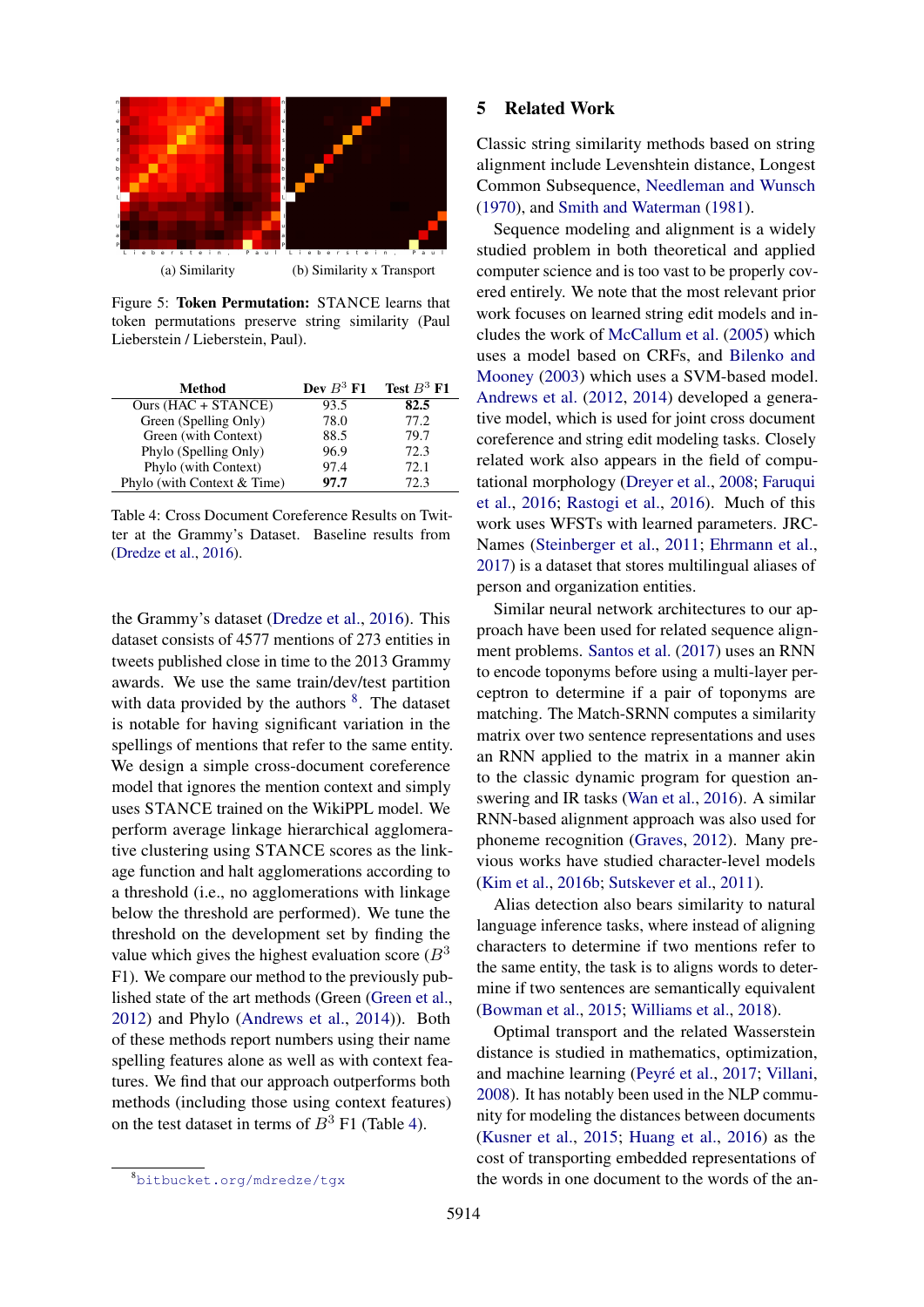other, in point cloud-based embeddings [\(Frogner](#page-9-13) [et al.,](#page-9-13) [2019\)](#page-9-13), and in learning word correspondences across languages and domains. [\(Alvarez-Melis and](#page-8-2) [Jaakkola,](#page-8-2) [2018;](#page-8-2) [Alvarez-Melis et al.,](#page-8-3) [2019\)](#page-8-3).

String similarity models are crucial to record linkage, deduplication, and entity linking tasks. These include author coreference [\(Levin et al.,](#page-9-1) [2012\)](#page-9-1), record linkage in databases [\(Li et al.,](#page-9-0) [2015\)](#page-9-0), and record linkage systems with impactful downstream applications [\(Sadosky et al.,](#page-10-18) [2015\)](#page-10-18).

## 6 Conclusion

In this work, we present STANCE, a neural model of string similarity that is trained end-to-end. The main components of our model are: a characterlevel bidirectional LSTM for character encoding, a soft alignment mechanism via optimal transport, and a powerful CNN for scoring alignments. We evaluate our model on 5 datasets created from publicly available knowledge bases and demonstrate that it outperforms the baselines in almost all cases. We also show that using STANCE improves upon state of the art performance in cross-document coreference in the Twitter at the Grammy's dataset. We analyze our trained model and show that its optimal transport component helps to filter noise and that is has the capacity to learn non-standard similarity-preserving string edit patterns.

In future work, we hope to further study the connections between our optimal transport-based alignment method and methods based on attention. We also hope to consider connections to work on probabilistic latent representation of permutations and matchings [\(Mena et al.,](#page-10-19) [2018;](#page-10-19) [Linderman et al.,](#page-9-27) [2018\)](#page-9-27). Additionally, we hope to apply STANCE to a wider-range of entity resolution tasks, for which string similarity is a component of model that considers additional features such as the natural language context of the entity mention.

### Acknowledgments

We thank Haw-Shiuan Chang and Luke Vilnis for their helpful discussions. We also thank the anonymous reviewers for their constructive feedback. This work was supported in part by the UMass Amherst Center for Data Science and the Center for Intelligent Information Retrieval, in part by DARPA under agreement number FA8750-13-2- 0020, in part by Amazon Alexa Science, in part by Defense Advanced Research Agency (DARPA) contract number HR0011-15-2-0036, in part by the

National Science Foundation (NSF) grant numbers DMR-1534431 and IIS-1514053 and in part by the Chan Zuckerberg Initiative under the project "Scientific Knowledge Base Construction". The work reported here was performed in part using high performance computing equipment obtained under a grant from the Collaborative R&D Fund managed by the Massachusetts Technology Collaborative. Any opinions, findings and conclusions or recommendations expressed in this material are those of the authors and do not necessarily reflect those of the sponsor

#### **References**

- <span id="page-8-2"></span>David Alvarez-Melis and Tommi Jaakkola. 2018. Gromov-wasserstein alignment of word embedding spaces. *Empirical Methods in Natural Language Processing (EMNLP)*.
- <span id="page-8-3"></span>David Alvarez-Melis, Stefanie Jegelka, and Tommi S. Jaakkola. 2019. Towards optimal transport with global invariances. *Artificial Intelligence and Statistics (AISTATS)*.
- <span id="page-8-7"></span>Nicholas Andrews, Jason Eisner, and Mark Dredze. 2012. Name phylogeny: A generative model of string variation. *Empirical Methods in Natural Language Processing (EMNLP)*.
- <span id="page-8-6"></span>Nicholas Andrews, Jason Eisner, and Mark Dredze. 2014. Robust entity clustering via phylogenetic inference. *Association for Computational Linguistics (ACL)*.
- <span id="page-8-4"></span>Dzmitry Bahdanau, Kyunghyun Cho, and Yoshua Bengio. 2015. Neural machine translation by jointly learning to align and translate. *International Conference on Learning Representations (ICLR)*.
- <span id="page-8-1"></span>Lasse Bergroth, Harri Hakonen, and Timo Raita. 2000. A survey of longest common subsequence algorithms. *String Processing and Information Retrieval*.
- <span id="page-8-0"></span>Mikhail Bilenko and Raymond J. Mooney. 2003. Adaptive duplicate detection using learnable string similarity measures. *Knowledge Discovery and Data Mining (KDD)*.
- <span id="page-8-5"></span>Kurt Bollacker, Colin Evans, Praveen Paritosh, Tim Sturge, and Jamie Taylor. 2008. Freebase: a collaboratively created graph database for structuring human knowledge. *International Conference on Data Mining (ICDM)*.
- <span id="page-8-8"></span>Samuel R Bowman, Gabor Angeli, Christopher Potts, and Christopher D Manning. 2015. A large annotated corpus for learning natural language inference. *Empirical Methods in Natural Language Processing (EMNLP)*.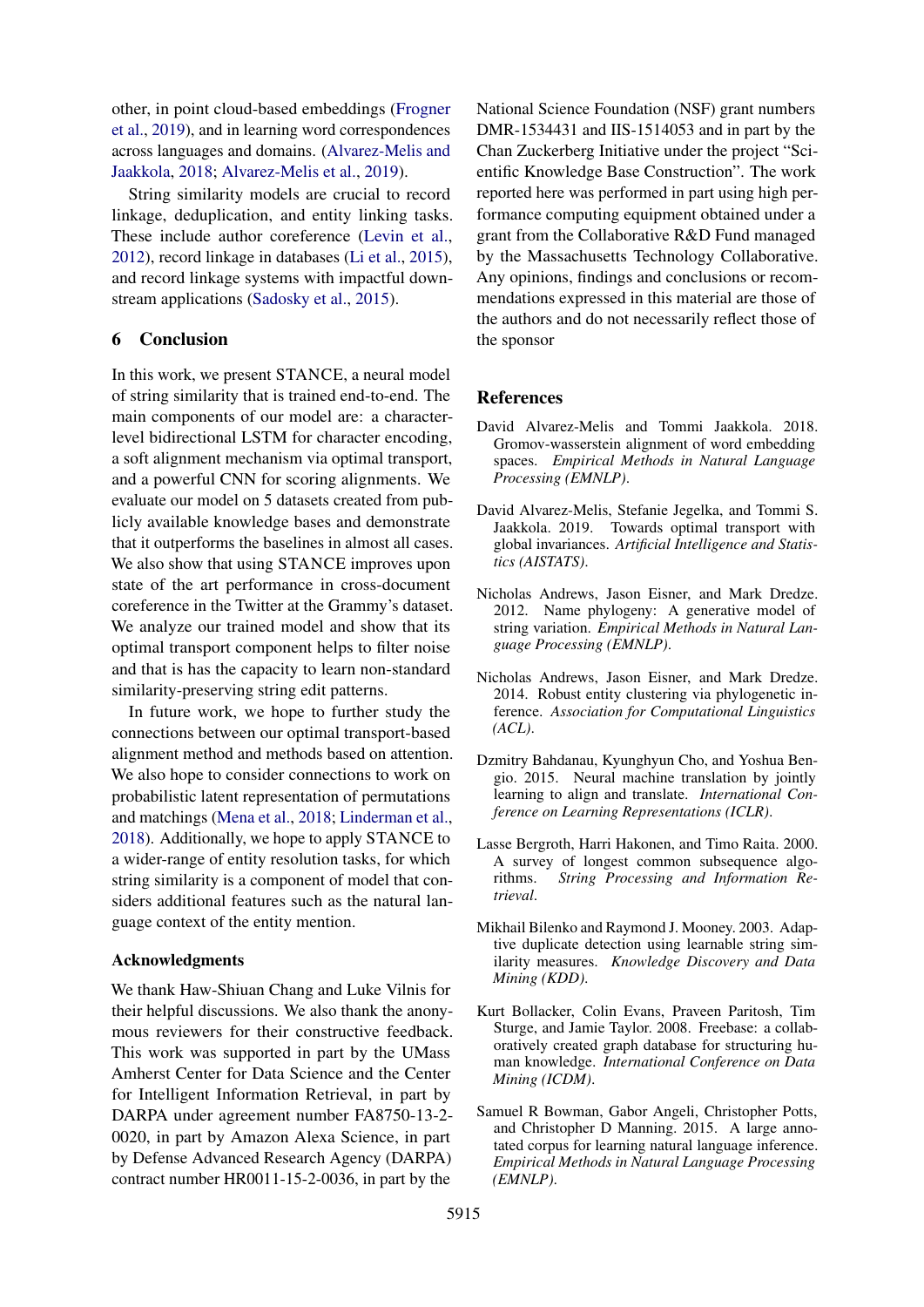- <span id="page-9-18"></span>O. Celma. 2010. *Music Recommendation and Discovery in the Long Tail*. Springer.
- <span id="page-9-5"></span>William Cohen, Pradeep Ravikumar, and Stephen Fienberg. 2003. A comparison of string metrics for matching names and records. *KDD workshop on data cleaning and object consolidation*.
- <span id="page-9-9"></span>Marco Cuturi. 2013. Sinkhorn distances: Lightspeed computation of optimal transport. *Advances in Neural Information Processing Systems (NeurIPS)*.
- <span id="page-9-19"></span>Marco Cuturi and Mathieu Blondel. 2017. Soft-dtw: a differentiable loss function for time-series. *International Conference on Machine Learning (ICML)*.
- <span id="page-9-16"></span>Allan Peter Davis, Cynthia J Grondin, Kelley Lennon-Hopkins, Cynthia Saraceni-Richards, Daniela Sciaky, Benjamin L King, Thomas C Wiegers, and Carolyn J Mattingly. 2014. The comparative toxicogenomics database's 10th year anniversary: update 2015. *Nucleic acids research*, 43(D1):D914– D920.
- <span id="page-9-6"></span>Mark Dredze, Nicholas Andrews, and Jay DeYoung. 2016. Twitter at the grammys: A social media corpus for entity linking and disambiguation. *International Workshop on Natural Language Processing for Social Media*.
- <span id="page-9-22"></span>Markus Dreyer, Jason R Smith, and Jason Eisner. 2008. Latent-variable modeling of string transductions with finite-state methods. *Empirical Methods in Natural Language Processing (EMNLP)*.
- <span id="page-9-24"></span>Maud Ehrmann, Guillaume Jacquet, and Ralf Steinberger. 2017. Jrc-names: Multilingual entity name variants and titles as linked data. *Semantic Web*.
- <span id="page-9-23"></span>Manaal Faruqui, Yulia Tsvetkov, Graham Neubig, and Chris Dyer. 2016. Morphological inflection generation using character sequence to sequence learning. *North American Chapter of the Association for Computational Linguistics: Human Language Technologies (NAACL-HLT)*.
- <span id="page-9-13"></span>Charlie Frogner, Farzaneh Mirzazadeh, and Justin Solomon. 2019. Learning entropic wasserstein embeddings. *International Conference on Learning Representations (ICLR)*.
- <span id="page-9-3"></span>Zhe Gan, P. D. Singh, Ameet Joshi, Xiaodong He, Jianshu Chen, Jianfeng Gao, and Li Deng. 2017. Character-level deep conflation for business data analytics. *International Conference on Acoustics, Speech, and Signal Processing (ICASSP)*.
- <span id="page-9-10"></span>Aude Genevay, Gabriel Peyré, and Marco Cuturi. 2018. Learning generative models with sinkhorn divergences. *AISTATS*.
- <span id="page-9-4"></span>Aristides Gionis, Piotr Indyk, and Rajeev Motwani. 1999. Similarity search in high dimensions via hashing. *Very Large Data Bases (VLDB)*.
- <span id="page-9-25"></span>Alex Graves. 2012. Sequence transduction with recurrent neural networks. *Representation Learning Worksop, ICML*.
- <span id="page-9-8"></span>Alex Graves and Jürgen Schmidhuber. 2005. Framewise phoneme classification with bidirectional lstm and other neural network architectures. *Neural Networks*.
- <span id="page-9-21"></span>Spence Green, Nicholas Andrews, Matthew R Gormley, Mark Dredze, and Christopher D Manning. 2012. Entity clustering across languages. *North American Chapter of the Association for Computational Linguistics: Human Language Technologies (NAACL-HLT)*.
- <span id="page-9-7"></span>Sepp Hochreiter and Jürgen Schmidhuber. 1997. Long short-term memory. *Neural computation*.
- <span id="page-9-12"></span>Gao Huang, Chuan Guo, Matt J Kusner, Yu Sun, Fei Sha, and Kilian Q Weinberger. 2016. Supervised word mover's distance. *NeurIPS*.
- <span id="page-9-2"></span>Kunho Kim, Madian Khabsa, and C Lee Giles. 2016a. Random forest dbscan for uspto inventor name disambiguation. *Joint Conference on Digital Library (JCDL)*.
- <span id="page-9-14"></span>Yoon Kim, Carl Denton, Luong Hoang, and Alexander M Rush. 2017. Structured attention networks. *International Conference on Learning Representations (ICLR)*.
- <span id="page-9-26"></span>Yoon Kim, Yacine Jernite, David Sontag, and Alexander M. Rush. 2016b. Character-aware neural language models. *Association for the Advancement of Artificial Intelligence (AAAI)*.
- <span id="page-9-20"></span>Diederik P. Kingma and Jimmy Lei Ba. 2015. Adam: a method for stochastic optimization. *International Conference on Learning Representations (ICLR)*.
- <span id="page-9-11"></span>Matt Kusner, Yu Sun, Nicholas Kolkin, and Kilian Weinberger. 2015. From word embeddings to document distances. *International Conference on Machine Learning (ICML)*.

<span id="page-9-17"></span>Last.fm. <https://www.last.fm/>.

- <span id="page-9-15"></span>Yann LeCun, Léon Bottou, Yoshua Bengio, and Patrick Haffner. 1998. Gradient-based learning applied to document recognition. *Proceedings of the IEEE*.
- <span id="page-9-1"></span>Michael Levin, Stefan Krawczyk, Steven Bethard, and Dan Jurafsky. 2012. Citation-based bootstrapping for large-scale author disambiguation. *Journal of the American Society for Information Science and Technology (JASIST)*.
- <span id="page-9-0"></span>Pei Li, Xin Luna Dong, Songtao Guo, Andrea Maurino, and Divesh Srivastava. 2015. Robust group linkage. *The Web Conference (WWW)*.
- <span id="page-9-27"></span>Scott Linderman, Gonzalo Mena, Hal Cooper, Liam Paninski, and John Cunningham. 2018. Reparameterizing the birkhoff polytope for variational permutation inference. *Artificial Intelligence and Statistics (AISTATS)*.